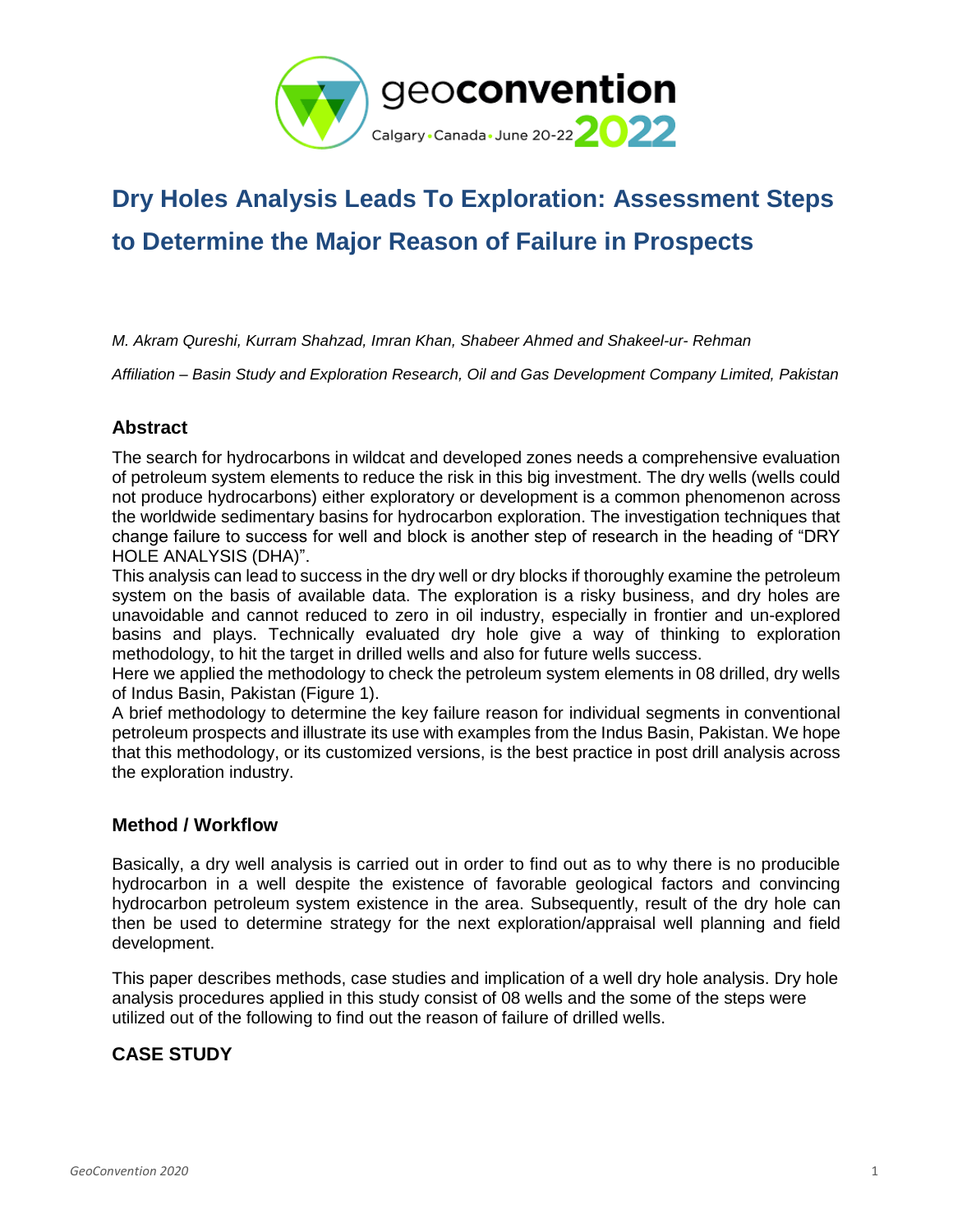

In this context, we will discuss case of our success story of field located in the Lower Indus Platform Basin, Pakistan. The exploration lease is located in the highly prospective area with ~1500 sq. km area. Within this acreage, acquired seismic data from mid-eighties to 2010 and drilled 8 wells on different structural leads in a period of 16 years and all efforts went unsuccessful. Later on a rigorous DHA has been carried out with following steps are necessary for dry hole analysis

# **Source Analysis**

#### **Reservoir Analysis**

- i. Sequence stratigraphic Correlation (DST Points Validity).<br>ii. Lithology Correlation.
- Lithology Correlation,
- iii. Facies Analysis (Sand/Shale Ratio: Sand Quality (Percentage).

# **Cap/Seal Analysis Trap/Structure Analysis**

## **Interpretation of seismic data to find out**

- i. Is the well properly on structural apex.
- ii. Is it valid structural closure

#### **METHODOLOGY**

Stratigraphic interpretations, re-visit of petrophysical data and master/mud/composite logs for identification of reservoirs and seals, geochemical interpretation to confirm the quality and maturation of source horizons and re-interpretation of Seismic data.

## **Results of Data Reinterpretation:**

#### **Well-1**

Geochemical investigations show that penetrated source horizons in have negligible HC generation potential, good reservoir horizons are present in the targeted sandstone reservoir and RFT results shows that the reservoir is water wet. Revisit seismic data shown that the well was offset from the shallowest point of the structure.

## **Well-2**

Geochemical investigations show that shale horizons penetrated by this well have negligible HC generation potential, good reservoir horizons are present in targeted sands and RFT results shows that the formation is water wet. Revisit of seismic shown that the well was offset from the shallowest point of the structure.

#### **Well-3**

Geochemical investigations show that the source rock penetrated has moderate HC generation potential, good reservoir horizons are present in the targeted sands and RFT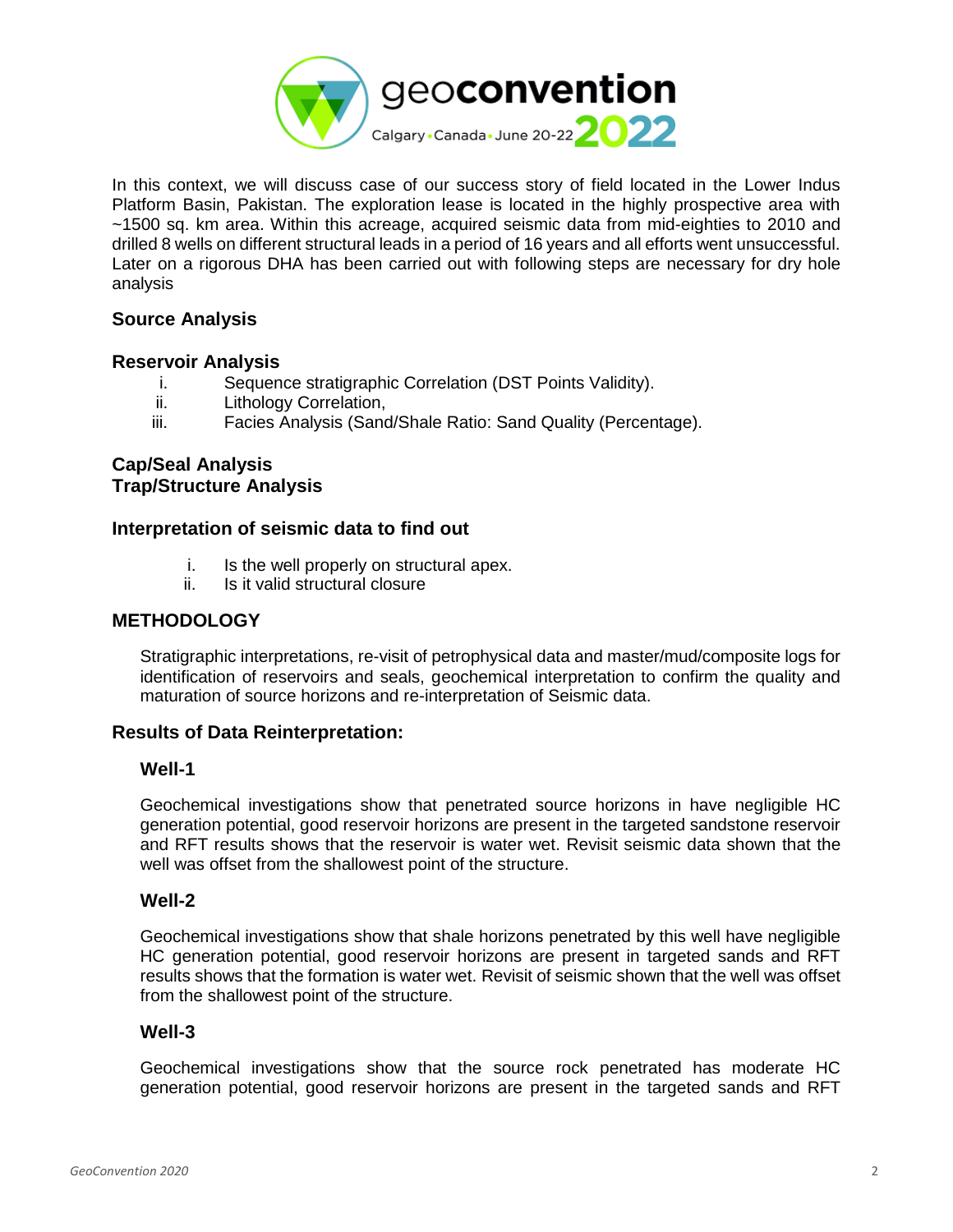

results in two sand intervals show that the formation is water wet. Revisit of seismic shown that the well was offset from the structure and drilled on the margin of easterly dipping fault.

#### **Well-4**

Geochemical investigations show that potential source rock have good HC generation potential, good reservoir horizons are present in the targeted sands, RFT results shows water gradient. Seismic interpretation revised shown that the well was offset from the shallowest point of the structure.

## **Well-5**

Geochemical investigations show that potential source shale have good HC generation potential, good reservoir horizons are present in the targeted sands, RFT results shows that the formation is water wet. Revisit of seismic shown that the well was offset from the shallowest point of the structure.

#### **Well-6**

Geochemical investigations show that source rocks have good HC generation potential, good reservoir horizons are present in targeted sands, MTD results shows that the formation is water wet. Seismic revisit shown that there was issue in structural closure at drilled location.

#### **Well-7**

Geochemical data interpretation shows good potential for source rocks, poor quality reservoirs are identified in the targeted sands and MDT results shows that the formation is water wet. Revisit of seismic shown that the well was also offset from the shallowest point of the structure.

## **Well-8**

Geochemical investigations show that shale horizons in potential source rocks have good HC generation potential, good reservoir horizons are present in sands of targeted reservoir. Revisit seismic shown that the no structural closure discernible on the seismic line.

## **IMPLICATION**

In an exploration block, Lower Indus Platform Basin, a total of eight P&A wells as dry holes, were dry hole analysis. Based on G&G interpretations, well reports and E-logs re-evaluation. The dry hole analysis found out that in well-1 target sandstone reservoir ranges tight/low to excellent porosity and initially it was interpreted that it is not charged. DHA shows the reason is associated with trap definition. Well-2 was initially interpreted as reservoir was not charged. DHA shows the well located on the margin of easterly dipping fault. Similarly rest of the wells also show that they were lacking the trap or drilled on down dip of the structure, later on a new seismic data was acquired and interpreted to ascertain the structural closure. Finally the ninth well encountered the oil and gas accumulation.

## **Acknowledgements**